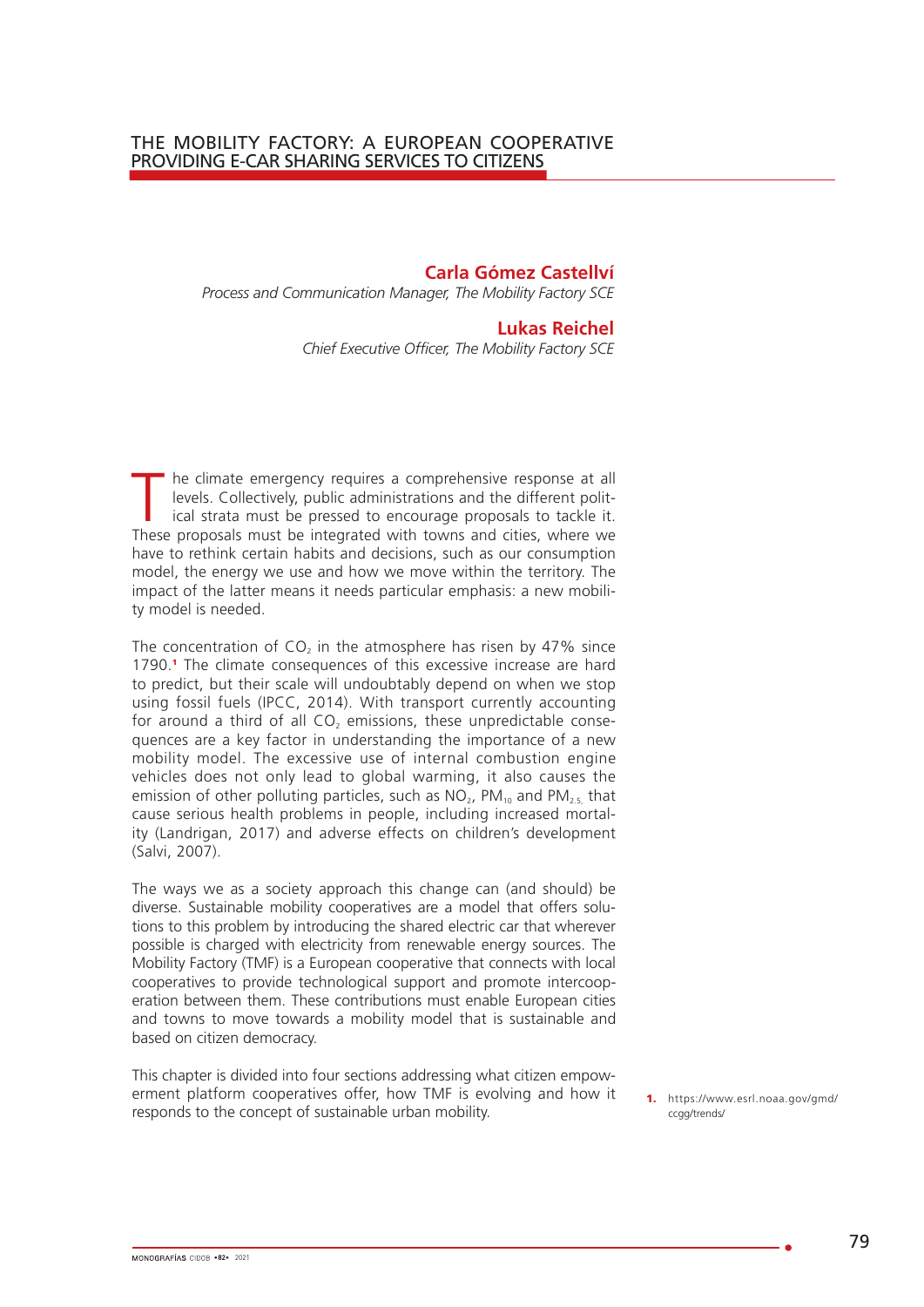### I. Citizen empowerment to change the urban mobility model

Sustainable mobility cooperatives are a model that offers solutions by introducing the shared electric car that wherever possible is charged with electricity from renewable energy sources.

Urban mobility and, in particular, its management are going through a period of profound change. The new platform cooperativism models contribute to making sustainable mobility possible in towns and cities. TMF represents a technological platform cooperativism model that influences urban mobility management by, for example:

- Encouraging citizen participation through local cooperatives, ensuring citizens are those who define and decide mobility needs. In the case of TMF, which is made up of local cooperatives, citizens' voices will shape the evolution of the platform and the new features to be developed in the software.
- Meanwhile, cooperatives are becoming more technologically empowered. All the knowledge shared via intercooperation is in their hands, and therefore in the hands of the citizens. The same applies to the personal and mobility data generated through technology platforms, which have great value and therefore great potential.

Platform cooperativism offers sustainable urban mobility solutions, and its models can be replicated in different cities. TMF is a flexible platform that takes the different mobility needs of each territory into account. Its work to improve mobility has a digital component that grants users facility and convenience when interacting with the platform. Finally, as our work is rooted in the cooperative world, synergies are generated with other actors in the field – European technological partners moving in the same direction and working on urban and sustainable mobility.

## II. TMF as an example of technological platform cooperativism

#### **Evolution of TMF**

The Mobility Factory is a second-tier European cooperative. In other words, its members are other European cooperatives. TMF works in a platform cooperative environment and offers member cooperatives the technology needed to run their electric car sharing services.

The concern and motivation of two cooperatives – Som Mobilitat (SM), which is based in Catalonia, and Partago cv from Belgium – led to TMF's creation in 2018. Partago and SM worked together to develop a technological tool. Both were members of the REScoop.eu mobility network, the European federation of renewable energy cooperatives. REScoop.eu currently has around 2,000 cooperatives signed up, with over 1 million citizens forming part of the energy transition.

In 2018, eight cooperatives joined the TMF project and it has now grown to encompass 13 members in five different countries: Belgium, the Netherlands, Germany, Spain and the United Kingdom. The cooperatives account for around 200 shared electric cars, and the TMF application has approximately 2,200 users.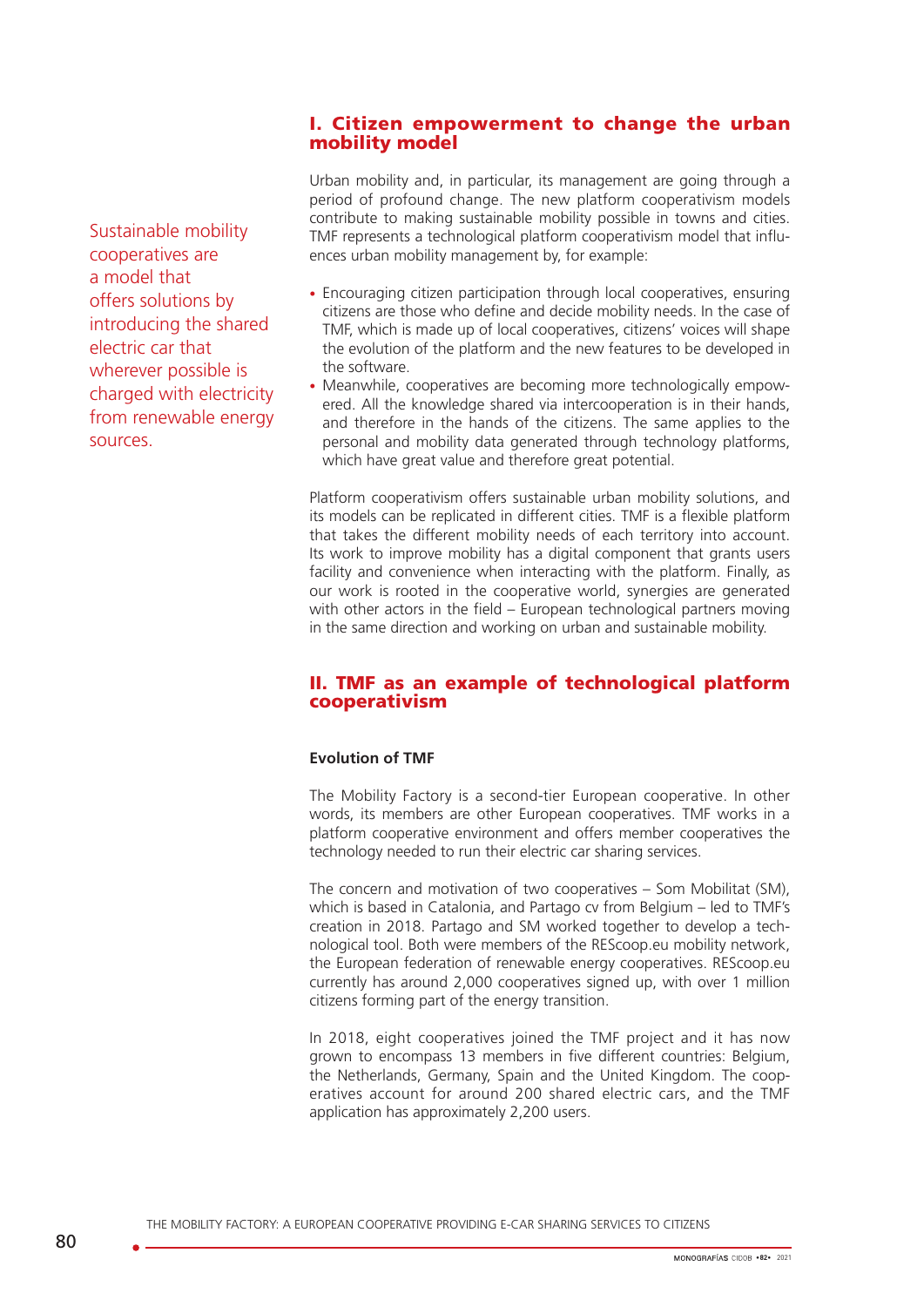The three principles that define TMF are:

• **Sustainable mobility**: TMF works to achieve mobility that is sustainable and respectful of citizens and the environment. That is why we work with shared vehicles and use renewable energy. Contracts for supplying this energy are made with cooperatives in the Rescoop.eu network.

Interest is growing among the different cooperatives in sharing not only cars, but also bicycles. TMF will work to introduce this functionality to its app and make it extendable to all interested cooperatives.

- **Cooperativism**: TMF was created with the aim of working in a democratic, transparent and collaborative environment. To achieve this, the values and principles of the International Cooperative Alliance (ICA) are followed and adapted to a software platform context. In order to support the citizen-led energy transformation TMF also asks that all member cooperatives join the Rescoop.eu network.
- **Technological solutions for e-car sharing services**: Technology is TMF's focal point. As such, it may be defined as a technological cooperative that works to continuously develop and improve a platform that offers:
	- Technological solutions for cooperatives to establish electric car sharing services;
	- Solutions for end users to participate in the service via the app and all its features.

#### **The ecosystem shaped by TMF**

TMF takes the form of an ecosystem in which each cooperative is an ecological niche. Each niche contains all the necessary elements to carry out its activity, but at the same time collaborates and networks with the other niches that make up the TMF ecosystem.

TMF seeks to provide the necessary technology, which can then be adapted to all the scenarios the cooperatives present. The following information is always borne in mind:

- The cooperatives are **co-owners of the software** and **jointly decide**  what needs to be developed. As such, they have real influence over the software, but not complete control.
- This is what allows the members to **cooperate with each other and share knowledge and experiences**. For example, on business plans, pricing modules, growth strategies, and so on. Not only do they share technology, they cooperate with each other and share experience and knowledge – in short, they exchange good practices. All of this knowhow is a very important asset for the TMF ecosystem.

However, in practice, the 13 cooperatives working with TMF face very different realities. All work in e-car sharing, but their distinguishing features vary.

Urban mobility and, in particular, its management are going through a period of profound change. The new platform cooperativism models contribute to making sustainable mobility possible in towns and cities.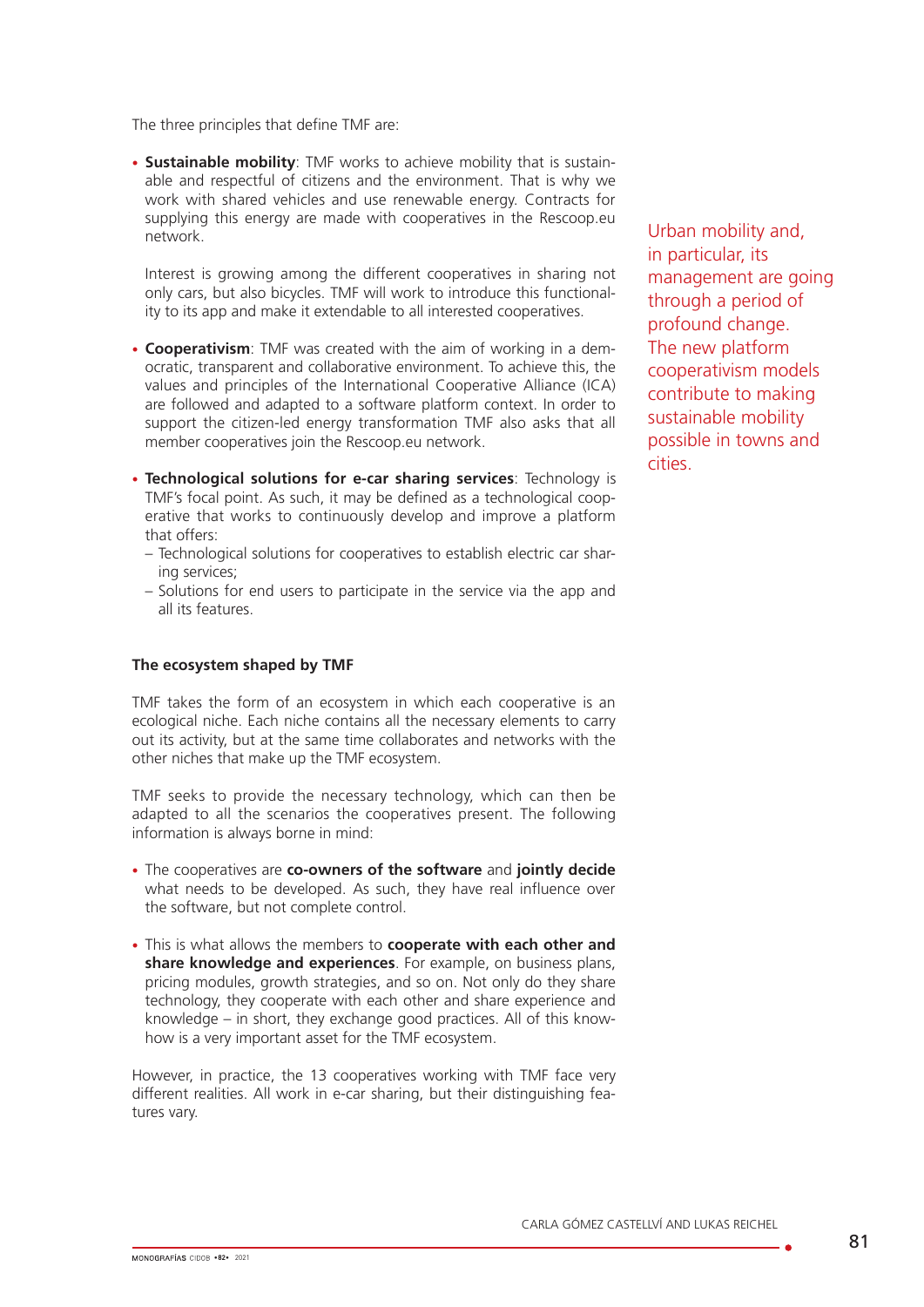- Platform cooperativism offers sustainable urban mobility solutions, and its models can be replicated in different cities.
- There are **large cooperatives** like Partago cv, which operates in over ten municipalities in Flanders, and **very small cooperatives** like Nadder Community Energy in Tisbury in rural England, which has two cars and solar panels distributed across farms and schools.
- The starting points for each TMF member cooperative also vary greatly. Some were created to work directly towards **sustainable mobility** via an e-car sharing service, while others grew out of local energy transition initiatives to later become sustainable mobility cooperatives that incorporated electric vehicles.

This diversity is possible because the platform is built in collaboration and by using democratic and fair means to reach agreement on the range of interests and needs.

In this sense, it should be noted that the app has various modules and features, all of which are customisable. This allows each cooperative to make use of the modules that best suit its needs and interests.

#### **Governance and organisation**

TMF provides various spaces for debate and communication with cooperatives.

- Internally, in line with its statutes, an annual assembly is held in which a representative of each cooperative participates. Each representative has one vote, regardless of their cooperative's number of cars, members, activities or other differential features.
- TMF also provides **a common discussion space for cooperatives**  through Basecamp, an everyday tool used to debate, select and jointly evaluate all aspects of the platform.
- It should be noted that the **cooperatives are completely independent** and make their own decisions on their fleet, brand, pricing model, financing and insurance, and that they own their data.
- Finally, at a more external level and, following one of the ICA principles, TMF forms alliances with other European cooperatives. For example, for enterprise resource planning (ERP) the open source software Odoo is used, while a technology cooperative, Coopdevs, helps in its implementation. An alliance has also been built with REScoop. eu, which has an extensive European network constructed around the energy transition.

# III. Conclusions and future challenges

The road ahead for TMF and other similar cooperatives remains strewn with challenges. To bring new collaborators to the platform, it is necessary to keep innovating by offering improvements to the platform that favour its management by the cooperatives, without neglecting everyday needs.